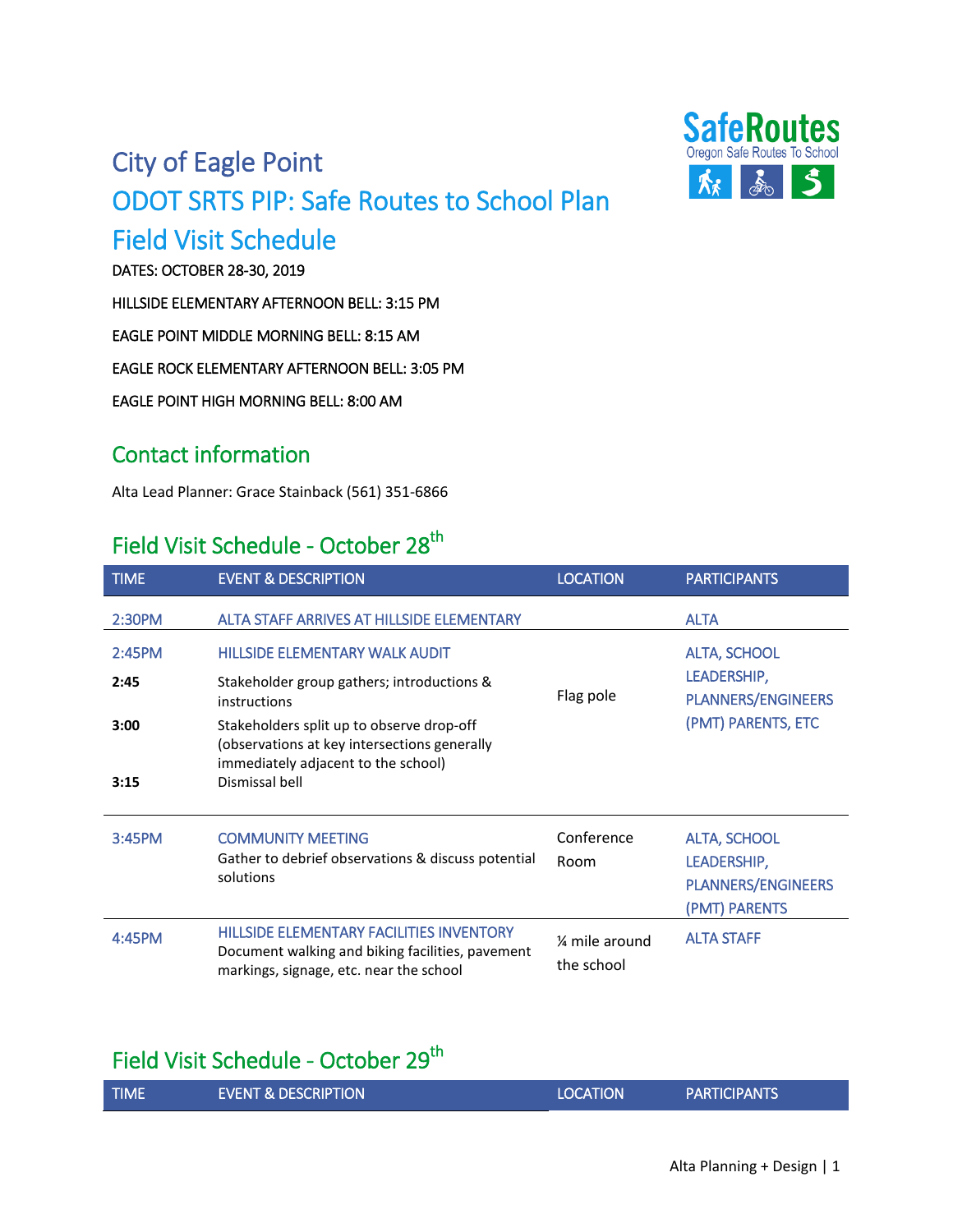| <b>TIME</b> | <b>EVENT &amp; DESCRIPTION</b>                                                                                                                   | <b>LOCATION</b>                           | <b>PARTICIPANTS</b>                                                              |
|-------------|--------------------------------------------------------------------------------------------------------------------------------------------------|-------------------------------------------|----------------------------------------------------------------------------------|
| 7:15AM      | <b>ALTA STAFF ARRIVES AT EAGLE POINT MIDDLE</b>                                                                                                  |                                           | <b>ALTA</b>                                                                      |
| 7:30AM      | <b>EAGLE POINT MIDDLE WALK AUDIT</b>                                                                                                             |                                           | <b>ALTA, SCHOOL</b>                                                              |
| 7:30        | Stakeholder group gathers; introductions &<br>instructions                                                                                       | Flag pole                                 | LEADERSHIP,<br><b>PLANNERS/ENGINEERS</b><br>(PMT) PARENTS, ETC                   |
| 7:45        | Stakeholders split up to observe drop-off<br>(observations at key intersections generally<br>immediately adjacent to the school)                 |                                           |                                                                                  |
| 8:15        | Morning bell                                                                                                                                     |                                           |                                                                                  |
| 8:15AM      | <b>COMMUNITY MEETING</b><br>Gather to debrief observations & discuss potential<br>solutions                                                      | Conference<br>Room                        | <b>ALTA, SCHOOL</b><br>LEADERSHIP,<br><b>PLANNERS/ENGINEERS</b><br>(PMT) PARENTS |
| 9:15AM      | <b>EAGLE POINT MIDDLE FACILITIES INVENTORY</b><br>Document walking and biking facilities, pavement<br>markings, signage, etc. near the school    | 1⁄4 mile around<br>the school             | <b>ALTA STAFF</b>                                                                |
| 12:00PM     | <b>LUNCH</b>                                                                                                                                     | TBD                                       |                                                                                  |
| 1:15PM      | <b>EAGLE ROCK ELEMENTARY FACILITIES INVENTORY</b><br>Document walking and biking facilities, pavement<br>markings, signage, etc. near the school | 1/ <sub>4</sub> mile around<br>the school | <b>ALTA STAFF</b>                                                                |
| 2:30 PM     | <b>EAGLE ROCK ELEMENTARY WALK AUDIT</b>                                                                                                          |                                           | <b>ALTA, SCHOOL</b>                                                              |
| 2:30        | Stakeholder group gathers; introductions &<br>instructions                                                                                       | Flag pole                                 | LEADERSHIP,<br><b>PLANNERS/ENGINEERS</b>                                         |
| 2:45        | Stakeholders split up to observe drop-off<br>(observations at key intersections generally<br>immediately adjacent to the school)                 |                                           | (PMT) PARENTS, ETC                                                               |
| 3:05        | Dismissal bell                                                                                                                                   |                                           |                                                                                  |
| 3:15PM      | <b>COMMUNITY MEETING</b><br>Gather to debrief observations & discuss potential                                                                   | Conference                                | <b>ALTA, SCHOOL</b>                                                              |
|             | solutions                                                                                                                                        | Room                                      | LEADERSHIP,<br><b>PLANNERS/ENGINEERS</b>                                         |
|             |                                                                                                                                                  |                                           | (PMT) PARENTS                                                                    |